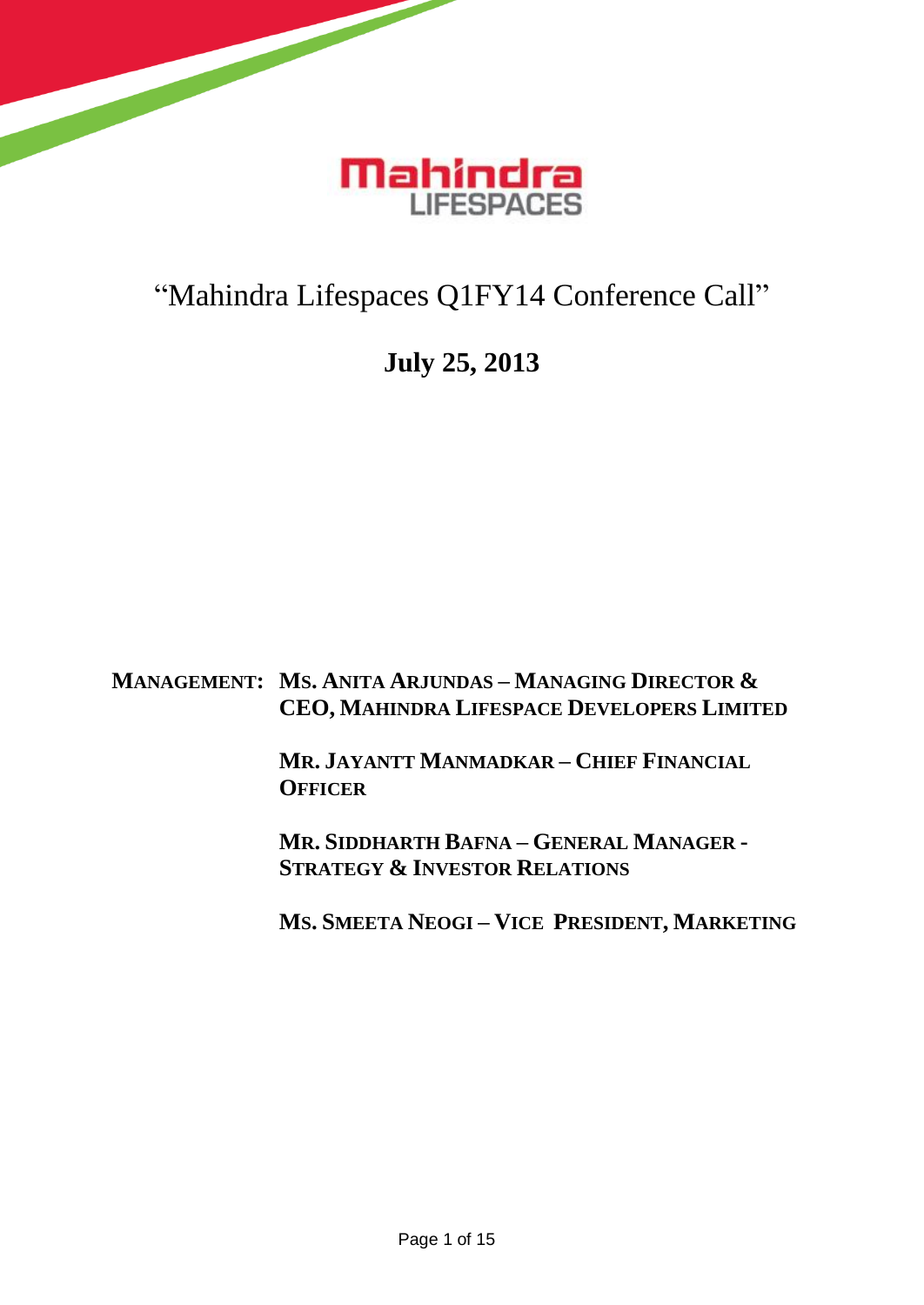

**Moderator** Ladies and gentlemen, good day and welcome to Mahindra Lifespace Developers Limited Q1 FY14 earnings conference call. We have with us today from Mahindra Lifespaces, Ms. Anita Arjundas – Managing Director and Chief Executive Officer; Mr. Jayantt Manmadkar – CFO; Mr. Siddharth Bafna – General Manager, Strategy and Investor Relations and Ms. Smeeta Neogi – Vice President, Marketing. As a reminder, all participant lines will be in the listen only mode and there will be an opportunity for you to ask questions after the presentation concludes. Should you need assistance during the conference, please signal an operator by pressing '\*' then '0' on your touch tone phone. Please note that this conference is being recorded. I now hand over the conference over to Ms. Anita Arjundas. Thank you and over to you Ms. Arjundas.

**Anita Arjundas** Thank you. Good morning and thank you for being with us today on the Q1 FY14 earnings call. It's been a good start for us in the new year with consolidated income growing 44% YoY. A very good start at Jaipur with 3 new customers - TTK, Perto and MetLife being added in the DTA and the IT SEZ, which has been a significant contributor to performance besides the continued focus on execution in residential segment in Q1. Handovers at Iris Court, our project in Chennai, have commenced and handovers at Splendour in Mumbai will commence shortly. So, there are close to 500 units that will be handed over between these 2 projects over the next  $3 - 6$  months. We launched fresh inventory at 4 projects in Q1, 3 existing projects and 1 new project. As part of our growth plan to build inventory, which is equivalent to about 3 years of targeted sales growth, we raised an NCD of about Rs. 500 crores during the quarter. The NCD has a 5 year period, redeemable in tranches in Year 3, Year 4 and Year 5 and carries a coupon ranging from  $0 - 8\%$ per tranche plus a redemption premium, taking the total cost of the NCD to about 10.78%. We added 2 land parcels during the quarter. One was development rights in Gurgaon for a premium residential project; that was in May13 and we have already appointed the architect and commenced design development for the same. We also completed the procurement of our second affordable housing pilot land, which is at Boisar in MMR. With this, we have completed procurement of both the targeted pilot projects for affordable housing. So, overall currently we have about 8.34 million square feet of completed projects, 4.32 million square feet of ongoing projects and about 6.98 million square feet of forthcoming projects of which approximately 3 million square feet are subsequent phases of existing projects which means they have all of their approvals in place and will get launched as we hit the 70% sales threshold in the preceding phase. About 3.94 million square feet of these forthcoming projects are new projects that will get launched after the receipt of approvals; 1.22 million square feet of these being for affordable housing. Profits at EBITDA level are at 32% of turnover on consolidated performance as compared to 33% in the previous year. However PAT was 11.9% versus 15.1% with respect to the previous year. On standalone, the drop in performance needs to be seen in the context of a one time sale of land that took place in Q1 FY13 of a parcel in Ghatkopar which contributed significantly to the revenue and profits in Q1 FY13. EBITDA performance at standalone inspite of this was at 36% in this quarter vis-à-vis 39% in the previous year. However PAT performance is at 17.4% of turnover vis-à-vis 24.9% the previous year largely because of additional interest cost and pre operative expenses in marketing for some of the projects that are yet to achieve revenue recognition. We hope to be able to sustain the execution momentum during the rest of the year and progress significantly on approvals for the 7 new forthcoming projects. Some of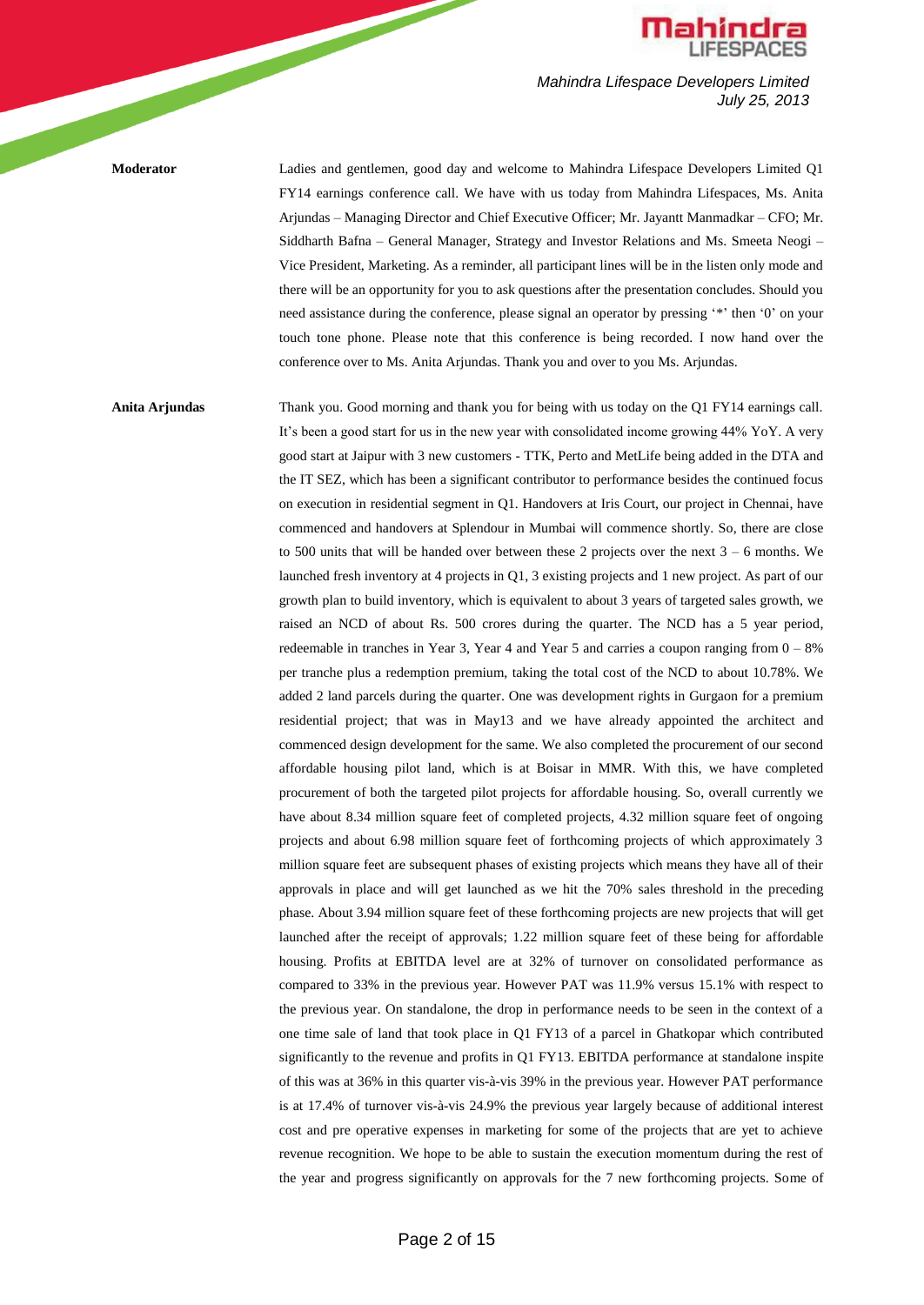

these would get launched during the year while others will get launched next year. At World Cities, we have a decent lead funnel for the DTA in both Chennai and Jaipur and hope to convert many of them to leases during the year. That's it from me for now in terms of introductory remarks. Happy to take questions as we go along. Thank you.

**Moderator** Thank you very much ma'am. Ladies and gentlemen, we will now begin with the question and answer session. Our first question is from Adhidev Chattopadhyay of HDFC Securities. Please go ahead.

- **Adhidev Chattopadhyay** I have 3 questions I will take them one by one. Firstly, can you provide a break up of which subsidiaries would have contributed how much to revenues during the quarter? Secondly, if I see in the standalone basis the EBITDA margins excluding other income do not seem to have moved up over the last 3- 4 quarters. So just wanted to ask when do we see it turning around and is it because of cost over runs happening in these projects and lastly, I would like to ask is, you mentioned in your presentation that we are going to be launching around  $5 - 6$  projects over the next few quarters, I would just like to understand what will be the total outgo on the approvals and on the fungible FSI which we will have to incur over the next couple of years.
- **Jayantt Manmadkar** For the quarter, out of the total turnover of Rs. 176 crores, Rs. 53 crores is contributed by the World Cities and remaining is by the residential subsidiaries. As far as EBITDA margins at standalone basis is concerned, it is a result of the number of projects we have in respective cities and that has changed over the last 4 quarters with some projects in Mumbai and some outside of Mumbai. So that is the reason why there is change which is primarily arising out of the product mix.
- **Adhidev Chattopadhyay** And sir just wanted to know do you see this moving up in the next year, we see some higher realization projects coming into the revenue booking or is it likely to remain at below 20% level?
- **Jayantt Manmadkar** Our request to you will be in line with what Anita mentioned at the beginning, to really look at consolidated numbers because that is the real representation of the company's performance.

**Adhidev Chattopadhyay** And final question was what is the likely spent or outgo we will have to incur this year on the approvals and payments for fungible FSI across cities?

**Anita Arjundas** Except for one project in Mumbai which would have fungible FSI, all of the other projects are in other parts of the country where there is no impact in terms of purchase of TDR or fungible FSI or any other form of charges which are payable to the government for FSI rights. So there is then only the architect cost, consultant cost and approval cost which is not going to be a very substantial number. You typically would work at approximately around Rs. 200 a square feet, all inclusive of these costs put together. And a bulk of it will be incurred but not 100%.

**Adhidev Chattopadhyay** So if I ask just a more broader question, on the overall level, our debt now stands at roughly Rs. 1300 crores at the end of this quarter. Now do we see the debtors as going up further during the rest of this year and any guidance you would like to give from the same on levels of debt?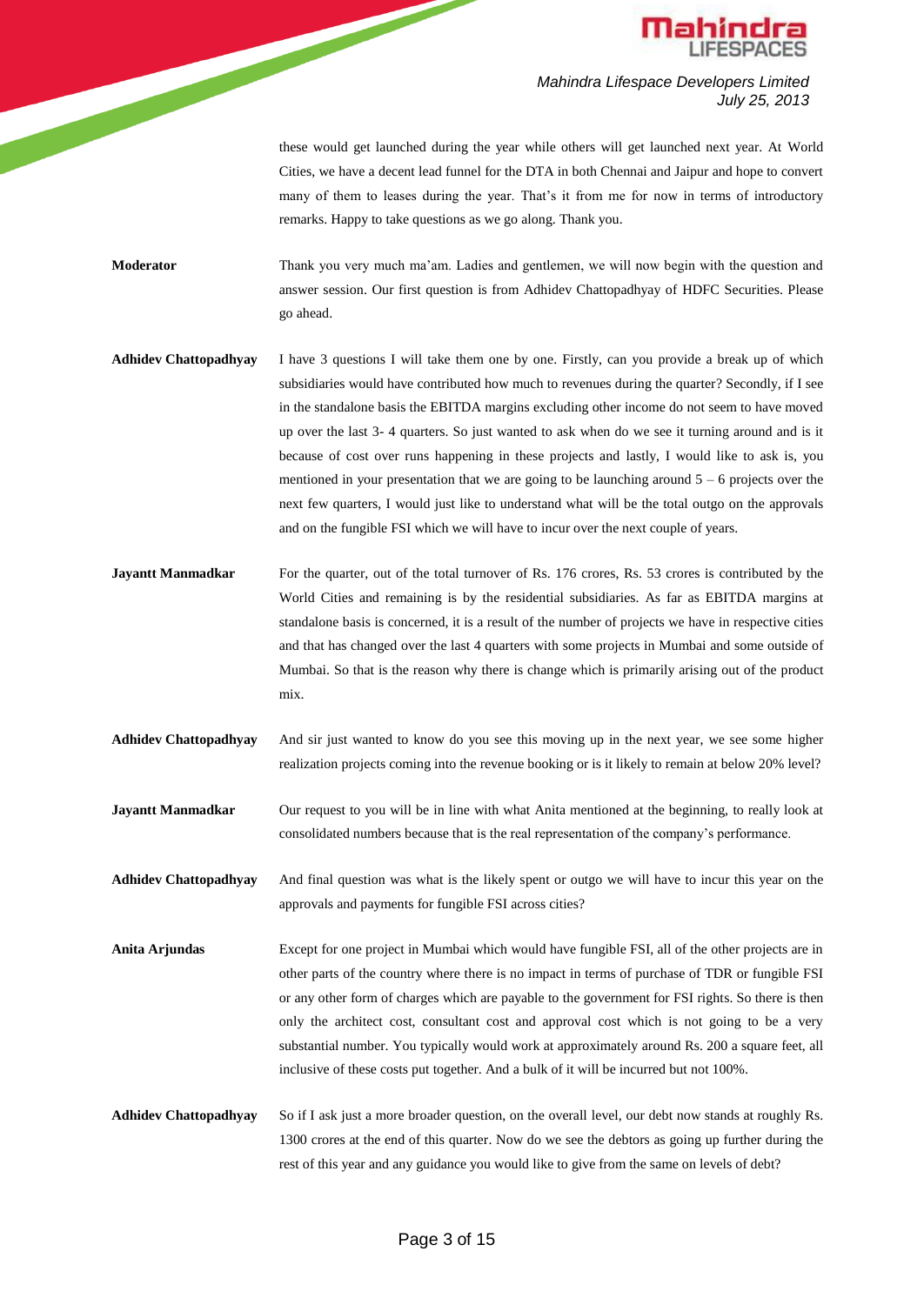

**Anita Arjundas** We do not see debtors going up during the rest of the year. Infact, I had mentioned last year itself that we would be targeting a debt equity ratio of 1:1 and we will stay with that. We would see debt may be coming down in the immediate near future possibly going up again and settling back at that level but I would say the range at a consolidated level would be 0.8 - 1 that would be the range we would be operating as a company.

**Adhidev Chattopadhyay** Just one book keeping question, what will be our average cost of debt overall for the company right now on a consolidated basis?

**Anita Arjundas** About 11.8%.

**Moderator** Our next question is from Danesh Mistry of Tata Mutual Funds. Please go ahead.

**Danesh Mistry** Thanks a lot for taking the time out to talk to us and I would like to congratulate you on taking up all the projects and bringing them up so quickly to launch phase. Just a couple of questions here. One thing is that are we going ahead with any more land purchases or MoUs outside of current ones that we have already signed up. That is the 8 MoUs. Then I will come to the second question.

**Anita Arjundas** As far as the 8 is concerned; we have closed 4 which are the Andheri, Bannerghatta, Sector 59 Gurgaon and the Boisar affordable housing. So we have 4 more to be concluded. I would see possibly a couple of them not going through it as things stand today primarily because we are not happy with what we are seeing on title. So I would tend to look at some replacement projects coming in for what we had already planned and committed. So it will be pretty much in that range. Either all of these four going through or some of them falling out and others coming on and maybe another 1 more or so. But clearly not all of them will actually get converted therefore to closure during this year because it takes  $6 - 9$  months to close. Therefore, if these 4 had to close they would close during the year, but if we get in replacements then it will go towards the end of this year or early next year.

**Danesh Mistry** These current 4 ones are fully land buys or are they like JV, JD and things like that? The four that are still open.

**Anita Arjundas** Out of the 4 that are open, 1 is joint development. The other 3 are outright.

**Danesh Mistry** Ma'am just one more question, we launched L'Artista in Pune. So just some sense on how the project is doing because the project is under excavation. So how was the sales traction?

**Anita Arjundas** We launched in the month of June. So it's just been a little under 30 days that the project was launched. And it's 21 units out of which the land owner has about 5 units so what we have is 16 units. And this is on invitation basis. So it's not something that is going to be on a tearing hurry. We do have 1 customer confirmed but we have not yet closed the sale.

**Moderator** The next question is from Akshay Rao from Edelweiss. Please go ahead.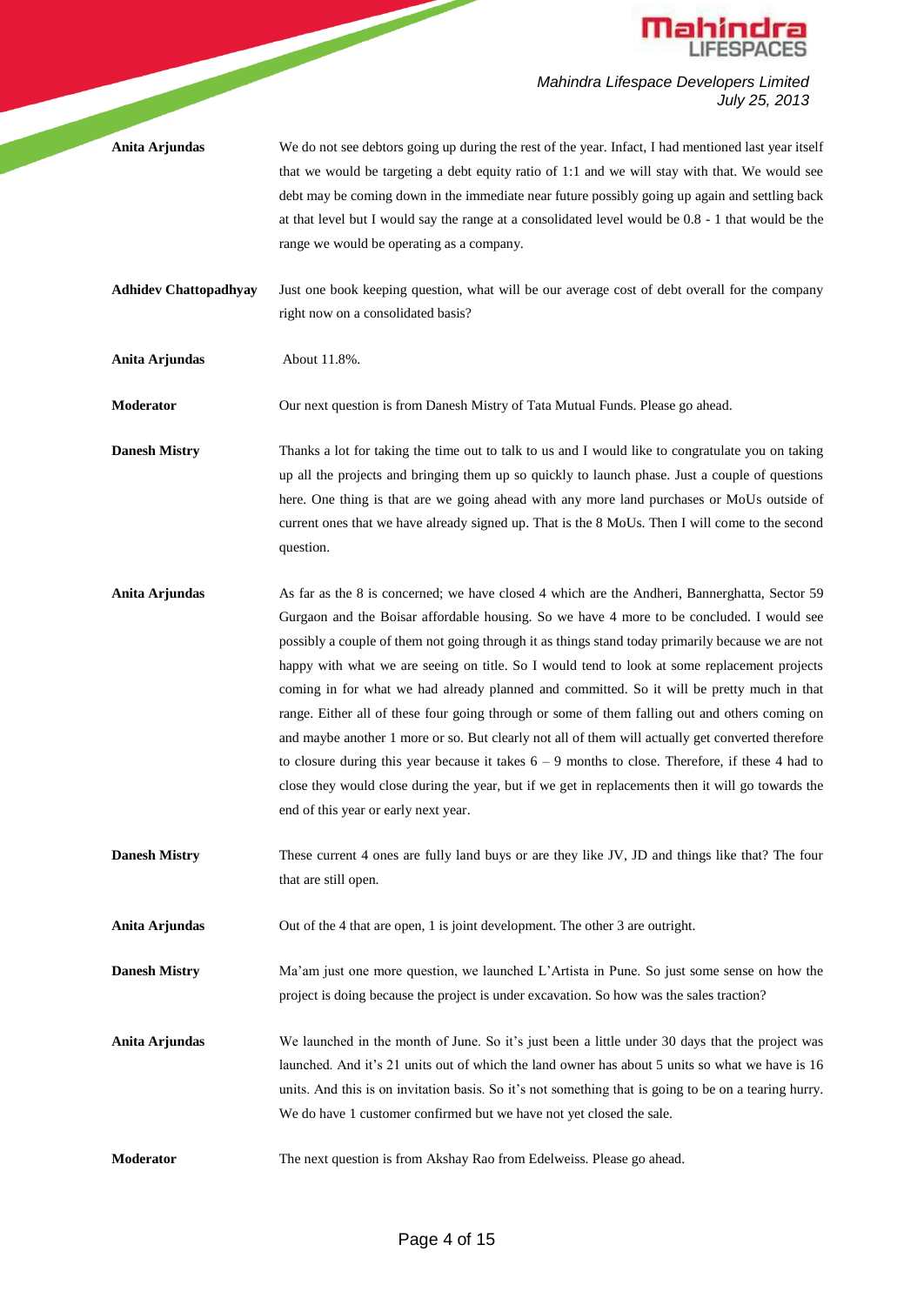

**Aashiesh Agarwaal** Thank you for taking my question. This is Aashiesh Agarwaal here. My question is with respect to the Byculla land parcel that has been doing the rounds in the media. So we just spoke about the debt possibly coming down during this year, so does our debt paid off take into account any proceeds coming in from the land sale or are we looking at some bit of it coming from operations. So there are 2 questions that I am looking on this front. So one is what is the status of land transaction that is happening and second is how do we see the cash flows bringing down the debt?

- **Anita Arjundas** As far as Byculla is concerned Aashiesh, we have progressed significantly on our mandate. I would not want to comment anything more at this point in time because we are at a fairly sensitive stage of the transaction. But we are quite happy with the way things are progressing on the intended sale of land. When I spoke about debt coming down I clearly wasn't looking at any specific event as a trigger. There are multiple events that can happen in the year right from some of the projects as we had mentioned earlier are being done through a subsidiary, the Bannerghatta one, the Gurgaon one where we do have private equity investment coming in shortly. So that could be one trigger. Byculla could be another trigger. Cash flows obviously play a significant trigger. So it will be a combination of multiple things that will bring the debt levels down.
- **Aashiesh Agarwaal** So basically it is essentially on the balance sheet side from where we are looking at debt coming off and not so much from operating activities because if I look at Byculla land sale or from private equity money. So is my understanding correct or are we also budgeting some bit of debt coming off from core operations?
- **Anita Arjundas** Some of it would come off from core operations. The Byculla one would technically not be balance sheet. It would be at the P&L level because it is inventory in the books. The larger chunks would come off one time event but we definitely will see operating performance generating surplus cash to be able to bring debt down.

**Moderator** Our next question is from Pratik Singhania of Ambit Capital. Please go ahead.

**Pratik Singhania** I want some clarity on your consolidated cash flow statement. So whenever you pay for land or TDR, is it shown under cash flow from operating activities or cash flow from investment activities?

**Jayantt Manmadkar** Whenever we pay for the land, it will basically be shown as cash from operating activities. Same is the case with TDR.

**Pratik Singhania** And can you share consolidated cash flow from operation excluding land payment for the quarter, consol?

**Jayantt Manmadkar** If you can send me your email, I can share that with you.

**Pratik Singhania** And second question was regarding sales strategy, I was looking at your Ashvita Hyderabad project. In Phase-2, 17% of the project has been completed whereas 96% of the saleable area has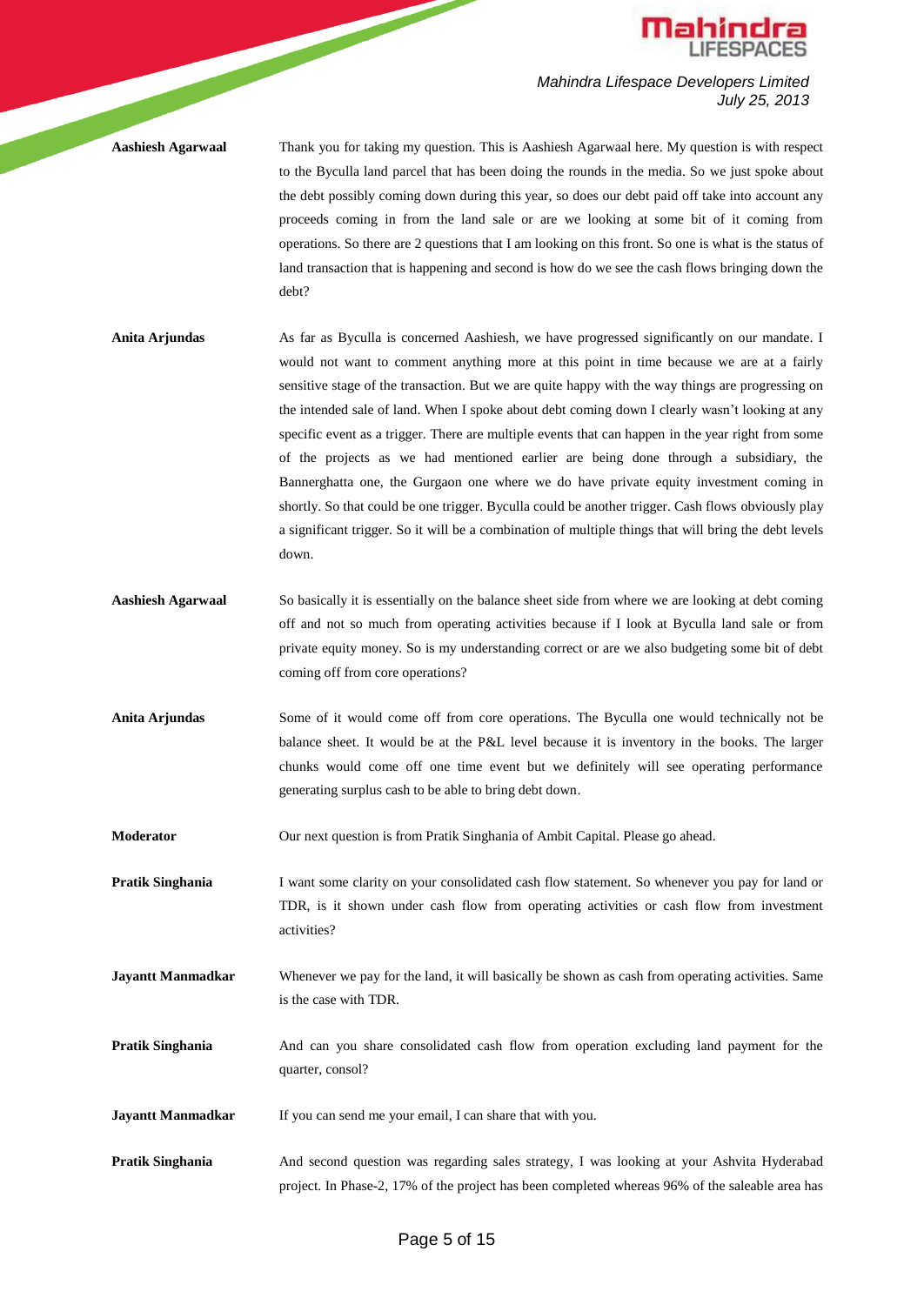

*Mahindra Lifespace Developers Limited July 25, 2013* been sold. So don't you think sales are happening too aggressively and that you are not

protecting any units for the end, to protect your EBITDA margin?

**Anita Arjundas** See the project is a total of 1 million square feet. When we take a project of about a million square feet we break it up into about 4- 5 phases of  $2 - 2.5$  lakh square feet each. So there itself you have an inherent protection because you are breaking it up into 5 releases. The minute we take the release up, then we work on completing that within a certain period of time. So if you look at the 2 lakh square feet that is launched, that 2 lakh is targeted to be sold over a 3 month period or a 6 month period as the case may be. But we still have Phase-4 and Phase-5 to come. So it's not as if the entire inventory is getting sold out and we don't have discovery on construction cost. That's the first part. The second is even within a phase we don't really work on release today morning and sell today evening. We work on a principle of releasing  $25 - 50$ units at a time depending on the size of each phase and price gets revised in small increments each time the targeted 25 or 50 units are sold. So within the phase itself you have price discovery. And because of phasing, you have price discovery over the project.

- **Pratik Singhania** So any trigger points for Phase-1 and Phase-2 is there? So any trigger point that this much percentage of completion or this much percentage of sales of Phase-1 will happen after which Phase-2 will be launched.
- **Anita Arjundas** As far as sales is concerned we take a 70% trigger, which means when 70% of the units of a particular phase are sold, we take up the next phase for sale with the attendant proviso that construction should be ready to also be started within 0 - 3 months timeline of sales starting. So it's not that we sell and don't construct. If for any reason we are not ready to start construction on a particular phase, and even if we hit the 70% threshold on previous phase, we will not launch. So we need to be ready to start construction within  $0 - 3$  months to be able to start a phase and we should have completed 70% of the previous phase.

**Moderator** Our next question is from Adhidev Chattopadhyay of HDFC securities. Please go ahead.

**Adhidev Chattopadhyay** Could you give guidance on what is your average cost of construction per square feet across projects currently?

**Anita Arjundas** It is very difficult to share a specific number because it varies from state to state. You would find in most markets today if you are starting project now, you will not see construction cost all told of less than about Rs.2400 – 2500 a square feet, this is non-Mumbai. And for Mumbai you can easily add Rs.1000 more.

**Adhidev Chattopadhyay** So again coming back to the question put up by the earlier guy, what is our plan to protect our margins overall. If I look at Nagpur as an example, prices do not seem to vary a lot across phases in terms of last base selling price which you have indicated in the presentation. So could you give some clarity again on what is the pricing you are looking at over the life of a project, from launch to finish?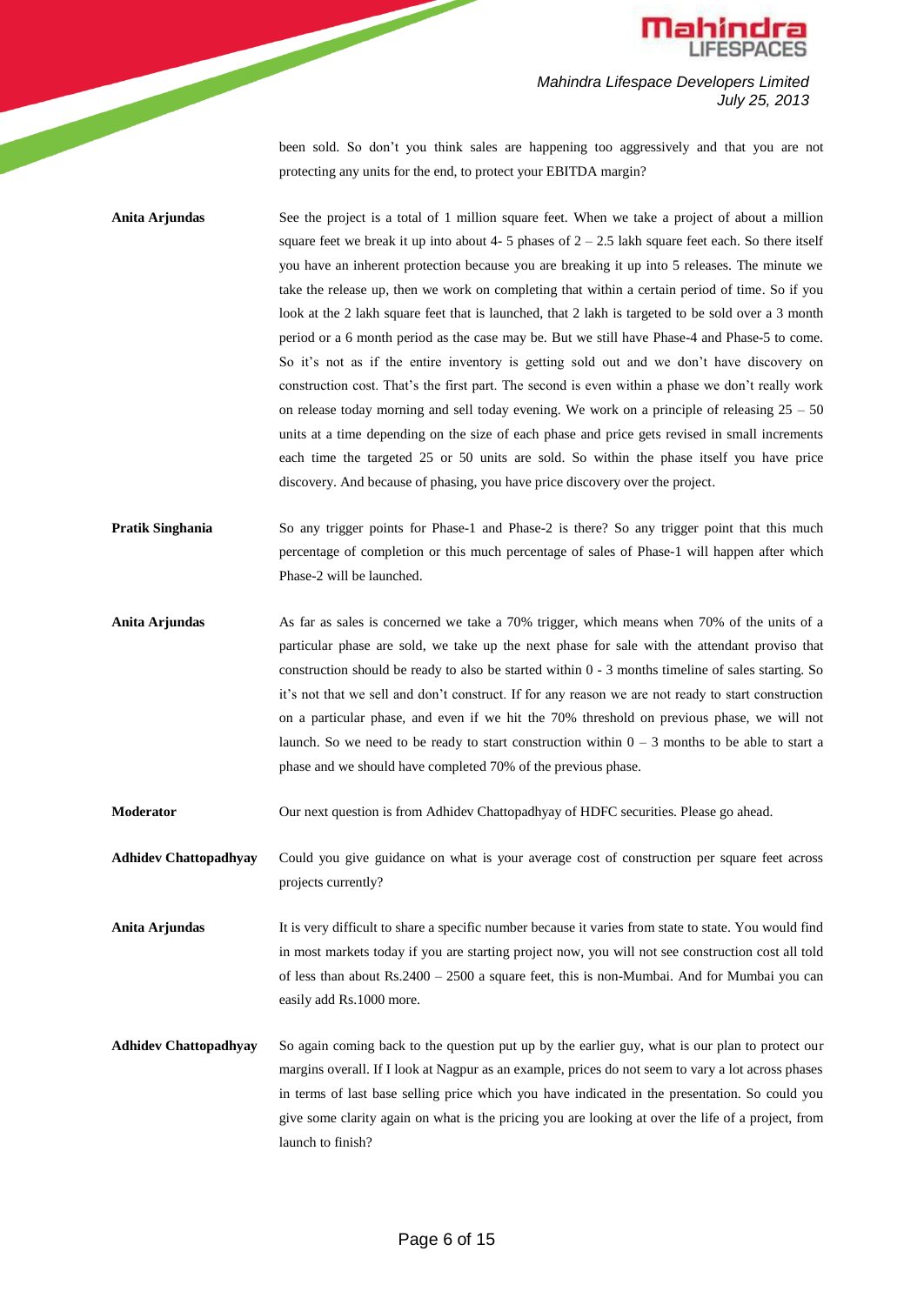

- **Anita Arjundas** If you are looking at last base selling price as a reference for each phase that would be incorrect because the left over units automatically get sold at a price at which the new phase is launched. So if I have 20 units left in Phase-1, and have launched Phase-2 at Rs 3500 , then those 20 units are also sold at 3.5. That's not the right reference point in terms of all phases have the same last base selling price. You will need to look at average price and how that moves.
- **Adhidev Chattopadhyay** And just last question on any progress in North Chennai SEZ, any clarity on whether we may see some launch of that within the next 1 year?
- **Anita Arjundas** Not in this financial year, but we hope to complete what is required to be done by us in terms of having a critical mass of 500 acres in this financial year.
- **Moderator** Our next question is form Ronald Siyoni of Sharekhan. Please go ahead.

**Ronald Siyoni** I just have a couple of questions. With respect to project execution, we have been seeing some uneven execution, same Bloomdale project in Q4, there was an overall 15% completion but now during this quarter it ranges from  $3 - 6\%$ . Likewise, in all our projects, we have an execution record of about  $2 - 3\%$ . Iris has somewhat uneven execution too. So what is the reason behind these uneven executions during the quarter?

- **Anita Arjundas** Broadly, you will have execution at about 2 3% range in every project. Unevenness will come at the final stages when you are hitting finishing because then you are actually incurring much more in terms of value of goods put into the building - the lift gets installed, the fitting goes in and the sanitary ware goes in. So at that stage it starts peaking. The other reason for unevenness could be if there is a contractor issue of significance and work has come to a stop for some reason. The third specific reason could be linked to technology. That is more for Bloomdale because when you are working with formwork, there might be a lag time for formwork to move from one phase to the other phase. These could be the 3 reasons why you would see aberrations but otherwise they typically would work at  $2 - 3\%$ .
- **Ronald Siyoni** So this is the case with Bloomdale, only specifically Bloomdale first 2 phases have seen this lag. In Q4 there was about 14% execution but right now about 6% and 1% respectively.

**Anita Arjundas** Bloomdale is linked to the formwork coming in the last quarter and over 3 – 4 floors getting finished at one shot. And if you look at Phase-IB of Bloomdale, it's really at stilt levels awaiting the formwork from the previous phase and therefore it's at less than 1% levels.

- **Ronald Siyoni** One more question is, why is the other income and interest expenditure higher during this particular quarter? Any reason for the same in standalone?
- **Jayantt Manmadkar** The interest income is higher because of the interest on ICDs what we received from the subsidiaries. Also, the returns from investments in the mutual funds have been better. These are the reasons why interest income is higher.
- **Ronald Siyoni** And what about the interest expenses? Standalone it is about Rs. 10 crores.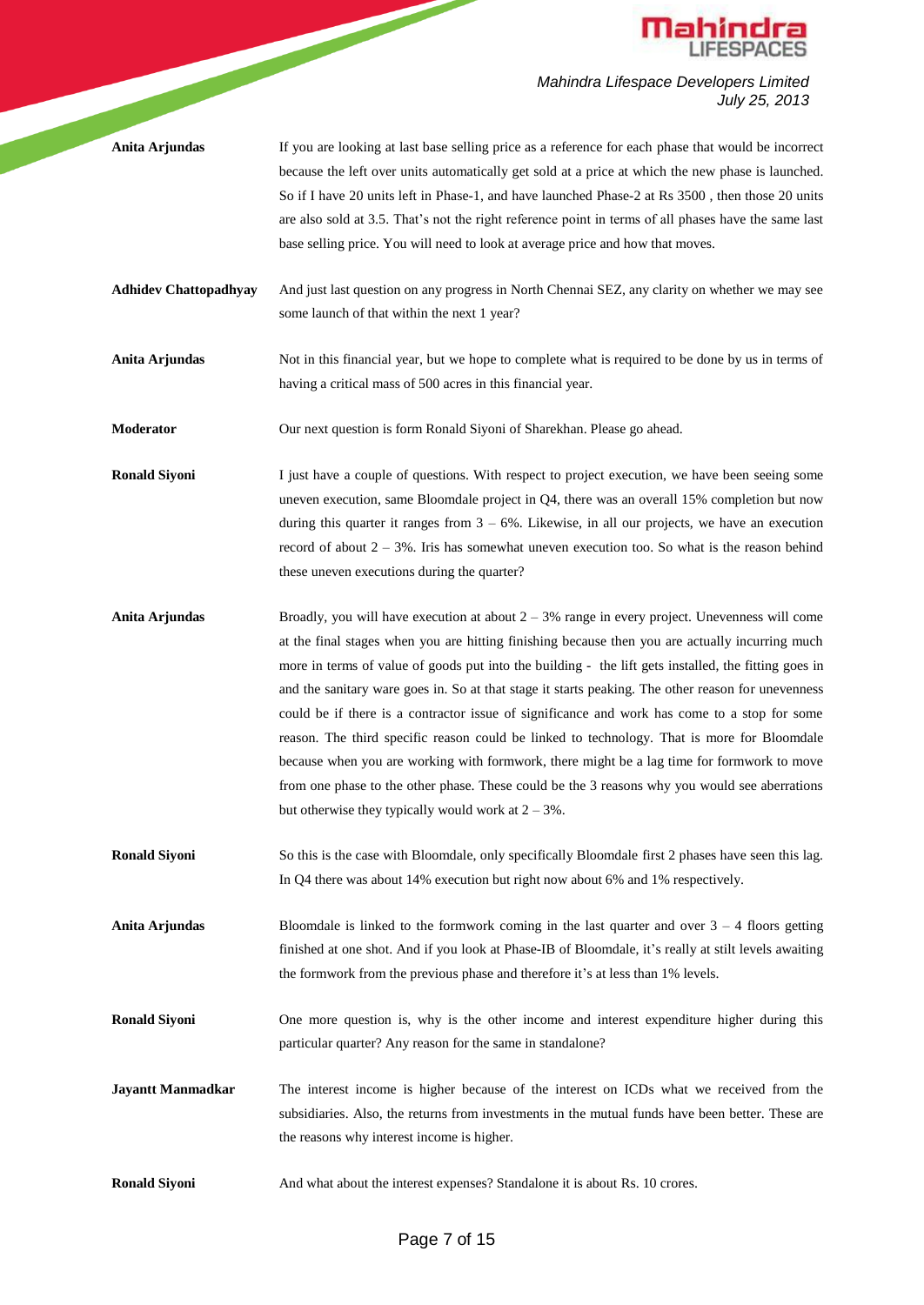

|                          | <b>Mahindra</b>                                                                                                                                                                                                                                                                                                                                                                                                                                                                                                                                                                                                                 |
|--------------------------|---------------------------------------------------------------------------------------------------------------------------------------------------------------------------------------------------------------------------------------------------------------------------------------------------------------------------------------------------------------------------------------------------------------------------------------------------------------------------------------------------------------------------------------------------------------------------------------------------------------------------------|
|                          | Mahindra Lifespace Developers Limited<br>July 25, 2013                                                                                                                                                                                                                                                                                                                                                                                                                                                                                                                                                                          |
| <b>Jayantt Manmadkar</b> | It is in line with the borrowing of the company. So if you look at last quarter                                                                                                                                                                                                                                                                                                                                                                                                                                                                                                                                                 |
| <b>Ronald Siyoni</b>     | Rs. 500 crores and another 500 in Q4, so that is the reason.                                                                                                                                                                                                                                                                                                                                                                                                                                                                                                                                                                    |
| Moderator                | Our next question is from Sandipan Pal of Motilal Oswal Securities. Please go ahead.                                                                                                                                                                                                                                                                                                                                                                                                                                                                                                                                            |
| <b>Sandipan Pal</b>      | I have a couple of questions. One is the seven projects you mentioned you are targeting to<br>launch, so will that happen in FY14 or it can actually move to FY15?                                                                                                                                                                                                                                                                                                                                                                                                                                                              |
| Anita Arjundas           | If we get approvals then we would look at launching them. But I can't predict that Sandipan.                                                                                                                                                                                                                                                                                                                                                                                                                                                                                                                                    |
| <b>Sandipan Pal</b>      | Given the kind of progress you have received already in approvals. So at least few of the projects<br>you might be more convinced on launching this year.                                                                                                                                                                                                                                                                                                                                                                                                                                                                       |
| Anita Arjundas           | We would see some of them getting launched definitely this year but very difficult to put out a<br>number and say how many of them, obviously the one which was most advanced is the one in<br>Chennai inside the World City because that has already got all the approvals in terms of DTCP.<br>We are just waiting for the environment letter. We have finished the environmental hearings and<br>just need the letter to come from the government. So that's about the closest to launch in terms of<br>where we are today. The rest are in various stages of design development. So very difficult to<br>comment right now. |
| <b>Sandipan Pal</b>      | And you were talking about some liquidity issues, some of your contracts which have impacted<br>the execution a few quarters back. So are these issues resolved or still there are some issues you<br>are facing on the construction progress front.                                                                                                                                                                                                                                                                                                                                                                            |
| Anita Arjundas           | We had issues in Chennai and in Delhi and both of them are resolved. We have new contractors<br>in place in both cases and work is going on in both places in full swing.                                                                                                                                                                                                                                                                                                                                                                                                                                                       |
| <b>Sandipan Pal</b>      | And just lastly one book-keeping one, as Jayantt sir mentioned about the breakup of the revenue<br>of the consol level, just to orally check the Rs. 53 crores of World City, how much is from the<br>DTA transaction you have done this quarter, 2 DTA transactions?                                                                                                                                                                                                                                                                                                                                                           |
| Anita Arjundas           | Let me just say the bulk of it is from Jaipur.                                                                                                                                                                                                                                                                                                                                                                                                                                                                                                                                                                                  |
| <b>Sandipan Pal</b>      | But that 53 also include your Aqualily, Iris?                                                                                                                                                                                                                                                                                                                                                                                                                                                                                                                                                                                   |
| Anita Arjundas           | No pure land lease. Land lease plus O&M income, water income, Evolve lease charges at Jaipur<br>etc.                                                                                                                                                                                                                                                                                                                                                                                                                                                                                                                            |
| <b>Sandipan Pal</b>      | So, this 53 crores is mostly from Jaipur you mean to say.                                                                                                                                                                                                                                                                                                                                                                                                                                                                                                                                                                       |
| Anita Arjundas           | Yes, largely from Jaipur.                                                                                                                                                                                                                                                                                                                                                                                                                                                                                                                                                                                                       |
| Moderator                | Our next question is a follow up from Aashiesh Agarwaal of Edelweiss. Please go ahead.                                                                                                                                                                                                                                                                                                                                                                                                                                                                                                                                          |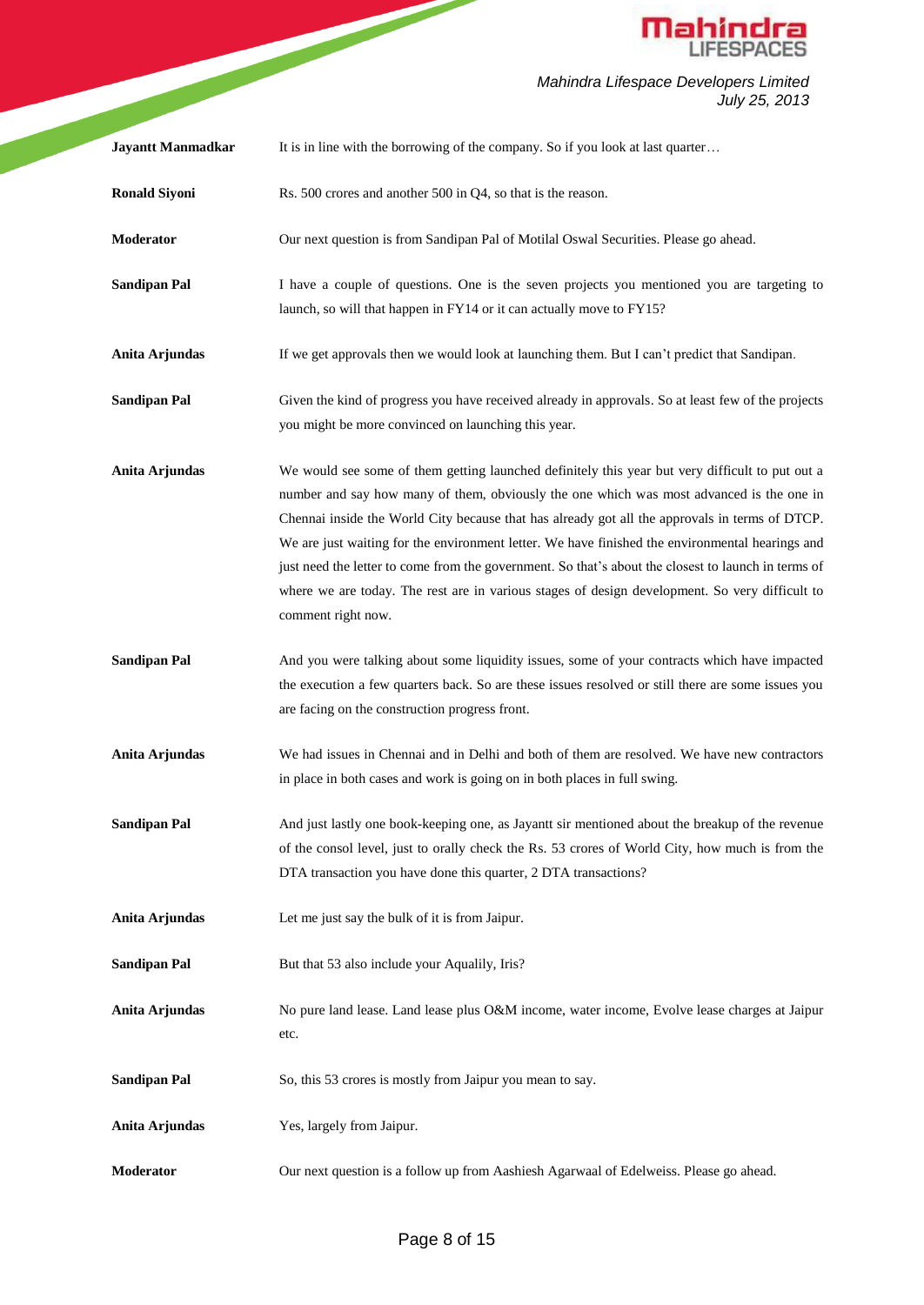

**Aashiesh Agarwaal** I have 3 questions more. One is on the interest expense. So obviously we have seen a spike up in the interest paid in this quarter, what I wanted to understand is what would be the quarterly recurring amount of interest that we should be looking at considering that this quarter we may have also had some issue related expenditure. So just wanted to understand the quarterly recurring number that we may have over here?

**Jayantt Manmadkar** Quarterly, the interest outflow would be to the tune of Rs. 30 crores.

**Aashiesh Agarwaal** Second question is in Chennai SEZ, we had a LOI that was awaiting conversion to agreement, so any update on the same that you would like to share?

- **Anita Arjundas** We have some MoUs with customers, which are awaiting some government clearances. There we are still at status quo. So we still are waiting for the government to clear some of those lands so we can complete the leases. So I think out of 5 MoUs that we had, we accommodated one customer at another location which was closed in  $Q4$ . We have cancelled  $1 - 2$  leases because it didn't make sense for both sides to keep waiting and we still have two which are live. And we have new prospects who are waiting to take those lands. But we are not doing any MoU till we get this sorted out with the government.
- Aashiesh Agarwaal And there wouldn't be any visibility on the way forward on this?

**Anita Arjundas** I wouldn't want to comment on that at least in this quarter; we will get a better sense next quarter.

- **Aashiesh Agarwaal** Just finally on the SEZ at a policy and demand environment level overall, there have been some policy changes, so if you could throw some light on that and whether it is improving enquiries on the SEZ front both from a policy clarity if there is any interest and given that how the rupee has moved whether that is generating some interest for export oriented industries.
- **Anita Arjundas** On the policy we are first of all awaiting for the rules to be issued; they have not yet issued them. It's still being circulated within the Ministry of Commerce and yet to be notified. But from whatever is in public domain, what it clearly offers at this point in time is more of flexibility to a developer from a marketing perspective rather than any significant flexibility to a customer. Which means from a customer perspective it goes back to where is the global market, where is the demand coming from, what is the right timing for a Greenfield project to be established. And I think those still remain significant concerns even though we have seen the rupee depreciating fairly significantly. I would say if the cues on the developed markets improving in terms of their forecast continue in the next couple of quarters, then we should see some improvement because the combination of revival of demand and the rupee being where it is, should help export demand to go up. But I think the fundamental issue right now is not so much what the SEZ schemes offers as the fact that your export basket is shrinking.

**Moderator** Our next question is from Shamik Hirani of Profound Consultancy. Please go ahead.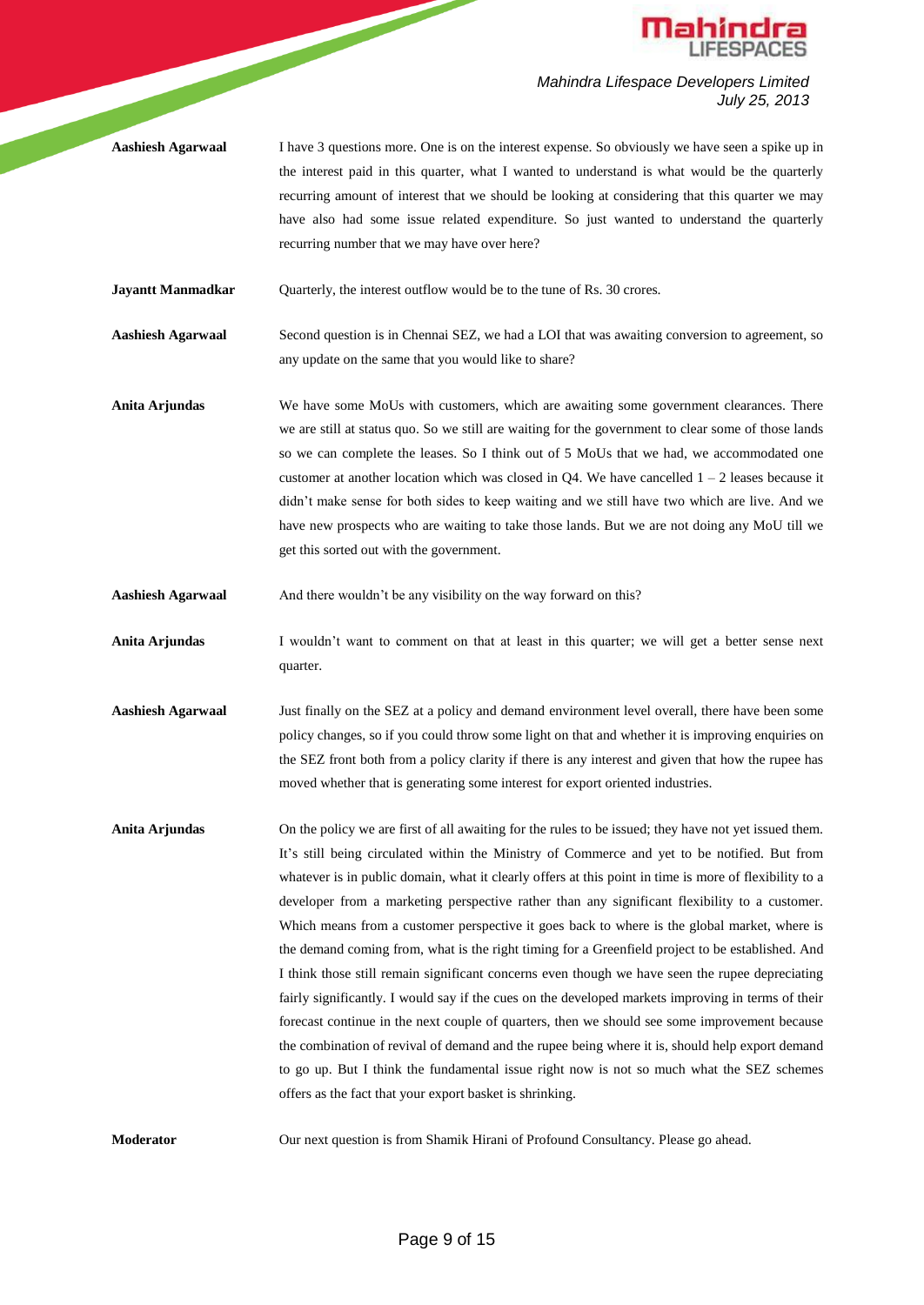

|                      | <b>Mahindra</b>                                                                                                                                                                                                                                                                                                                                                                                                                                                                                                                                                                                                                                                                                                  |
|----------------------|------------------------------------------------------------------------------------------------------------------------------------------------------------------------------------------------------------------------------------------------------------------------------------------------------------------------------------------------------------------------------------------------------------------------------------------------------------------------------------------------------------------------------------------------------------------------------------------------------------------------------------------------------------------------------------------------------------------|
|                      | Mahindra Lifespace Developers Limited<br>July 25, 2013                                                                                                                                                                                                                                                                                                                                                                                                                                                                                                                                                                                                                                                           |
| <b>Shamik Hirani</b> | Can you please throw some light on the Tirupur project which is coming up as to what is the<br>estimated date of completion and the profits that we are looking at?                                                                                                                                                                                                                                                                                                                                                                                                                                                                                                                                              |
| Anita Arjundas       | The Tirupur project is a water supply project which is done by a joint venture company where<br>we hold only a 5% stake in the new Tirupur area development corporation through the JV<br>company. What we have is a concession agreement of 30 years. So basically New Tirupur Area<br>Development Corporation is a JV between government of Tamil Nadu, ILFS and we have a 5<br>percent stake for executing and managing the project through one of our affiliates. We have a 30-<br>year concession to supply water to the town of Tirupur and we get paid on a monthly basis under<br>the concession agreement. So the project is already implemented and it has been running for the<br>last $4 - 5$ years. |
| Moderator            | Our next question is from Deepak Purswani of ICICI Direct. Please go ahead.                                                                                                                                                                                                                                                                                                                                                                                                                                                                                                                                                                                                                                      |
| Deepak Purswani      | Since we have added close to 2.5 million square feet through all these MoUs, can you please<br>give us a sense in terms of what would be the average realization in construction cost would be<br>for these projects because some of the projects are in the premium category in this 4 MoUs?                                                                                                                                                                                                                                                                                                                                                                                                                    |
| Anita Arjundas       | Construction cost I had already shared. I think somebody else in the call had asked for a number.<br>I had given some normative trends where the current costs are about Rs.2500 per square feet for<br>rest of India. And Mumbai being about Rs.1000 higher. Cost of land I will not be able to share.                                                                                                                                                                                                                                                                                                                                                                                                          |
| Deepak Purswani      | And in terms of Gurgaon since it is also in premium category what would be the average<br>construction cost there also.                                                                                                                                                                                                                                                                                                                                                                                                                                                                                                                                                                                          |
| Anita Arjundas       | That would be more in the line of what you see in Bombay.                                                                                                                                                                                                                                                                                                                                                                                                                                                                                                                                                                                                                                                        |
| Deepak Purswani      | And what would be the average realization in the Gurgaon and Andheri we would be targeting<br>now?                                                                                                                                                                                                                                                                                                                                                                                                                                                                                                                                                                                                               |
| Anita Arjundas       | I will not be able to share that number. I think you have a fair sense of what prices are prevailing<br>in each of these areas today and what the construction costs are. So that should give you a<br>reasonable estimate, again land cost is fairly transparent information in terms of FSI cost in each<br>of these markets.                                                                                                                                                                                                                                                                                                                                                                                  |
| Deepak Purswani      | And on the Evolve IT park, what would be the construction budget for this year?                                                                                                                                                                                                                                                                                                                                                                                                                                                                                                                                                                                                                                  |
| Anita Arjundas       | This year we plan to build one more building which is $\sim$ 1.7 lakh square feet. That should be<br>about Rs. 45 crores.                                                                                                                                                                                                                                                                                                                                                                                                                                                                                                                                                                                        |
| Deepak Purswani      | And on the P&L side on the stand alone basis interest cost is Rs. 10.7 crores. Just wanted to see<br>the clarity since most of the debts which is raised in the last quarter is majorly for the new<br>acquisition of land. So that would have been capitalized. Just getting confused with that 10.7<br>crores number.                                                                                                                                                                                                                                                                                                                                                                                          |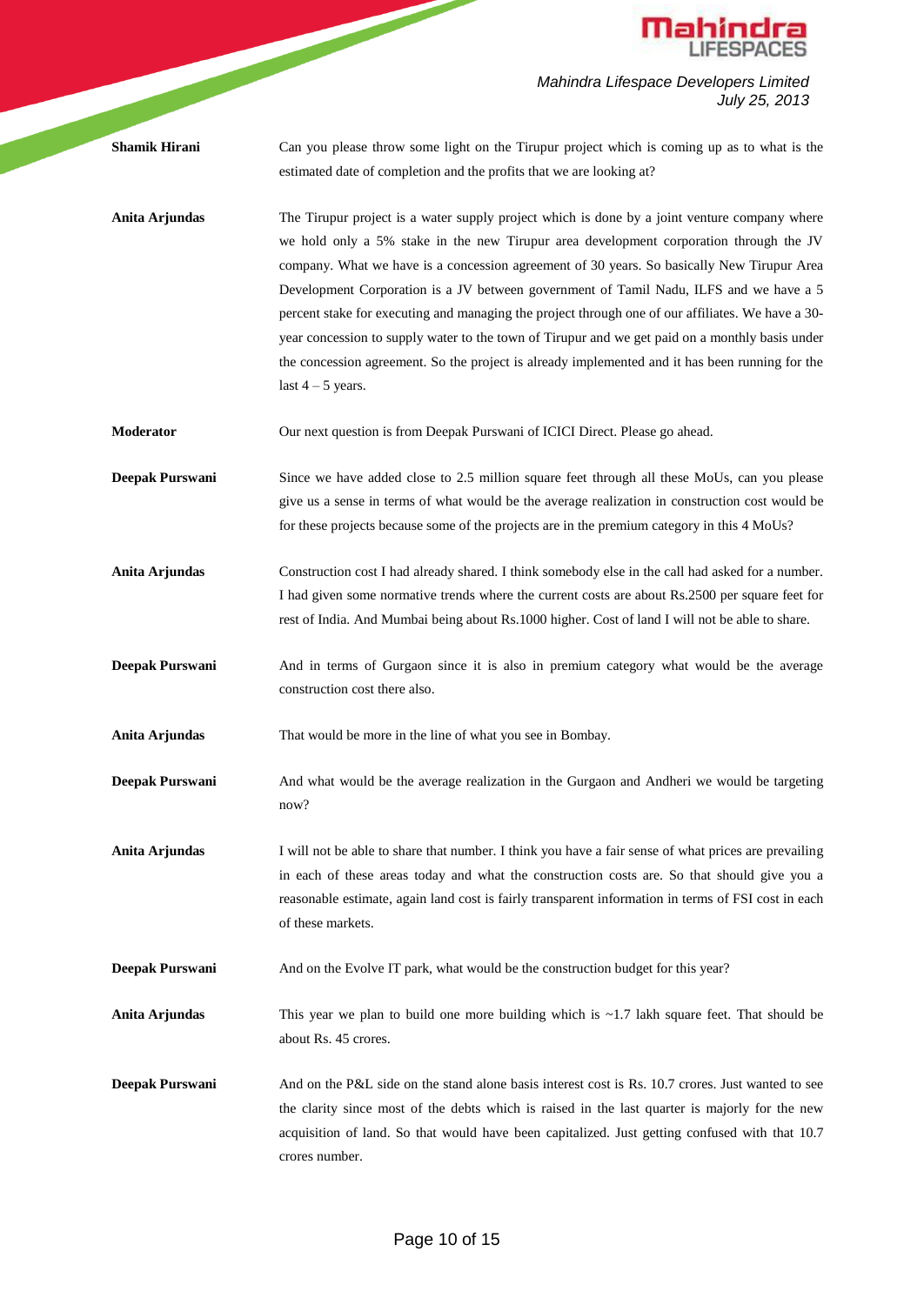

- **Jayantt Manmadkar** What happens is, as far as incremental loan that has been taken, for example, non-convertible debentures, it is not fully used for the land acquired by stand alone entity. It is also used for the land which is acquired by the subsidiary. So in stand alone books to the extent it is used for the land acquired by subsidiary, it will come as an ICD interest by way of income as well as we will have to charge to the extent interest in the P&L as the charge to P&L is a standalone income. That's why that is coming. However, if you look at the consol profit and loss account and the interest cost at consol level that I mentioned here we don't see this difference.
- **Deepak Purswani** This means other income would also include to the extent of 10 odd crores ICD for the subsidiaries.
- **Jayantt Manmadkar** That's what I explained a while back that as far as increase in stand alone other income is concerned it's arising out of ICD income or interest on ICD income.
- **Deepak Purswani** And also on the other income part, is there any dividend from the subsidiaries on the standalone part in this quarter?
- **Jayantt Manmadkar** No dividend doesn't come in this quarter. It comes in the quarter in which the shareholders' meeting is done for those subsidiaries. Second quarter if at all it comes.
- **Deepak Purswani** Okay so in the next quarter that is expected.
- **Jayantt Manmadkar** Yes.
- **Moderator** Our next question is from Rohit Jain of Systematix. Please go ahead.
- **Rohit Jain** I have just one question regarding your reserves and surplus. Why has there been a decline in reserve and surplus on quarter on quarter basis?
- **Jayantt Manmadkar** You are comparing with last quarter?
- **Rohit Jain** Yes.

**Jayantt Manmadkar** See if you look at our financial results that we have published, we have given a note to the financial results, which is that there is a premium payable for redemption of the NCDs we issued during the quarter. So the redemption premium payable on these debentures has been charged upfront to the share premium account during the quarter and that is why the reduction is observed when we compare the reserves and surplus number of June with that of March.

- Rohit Jain And second is regarding your two land acquisitions during the quarter. So you still have to pay any money or why has there been increase in the loans and advances. It is part of loans and advances at this point in time?
- **Jayantt Manmadkar** The acquisition of land parcels is in different forms. One is outright purchase which is part of the inventory. The second is Joint Development Agreement and therefore whatever is the amount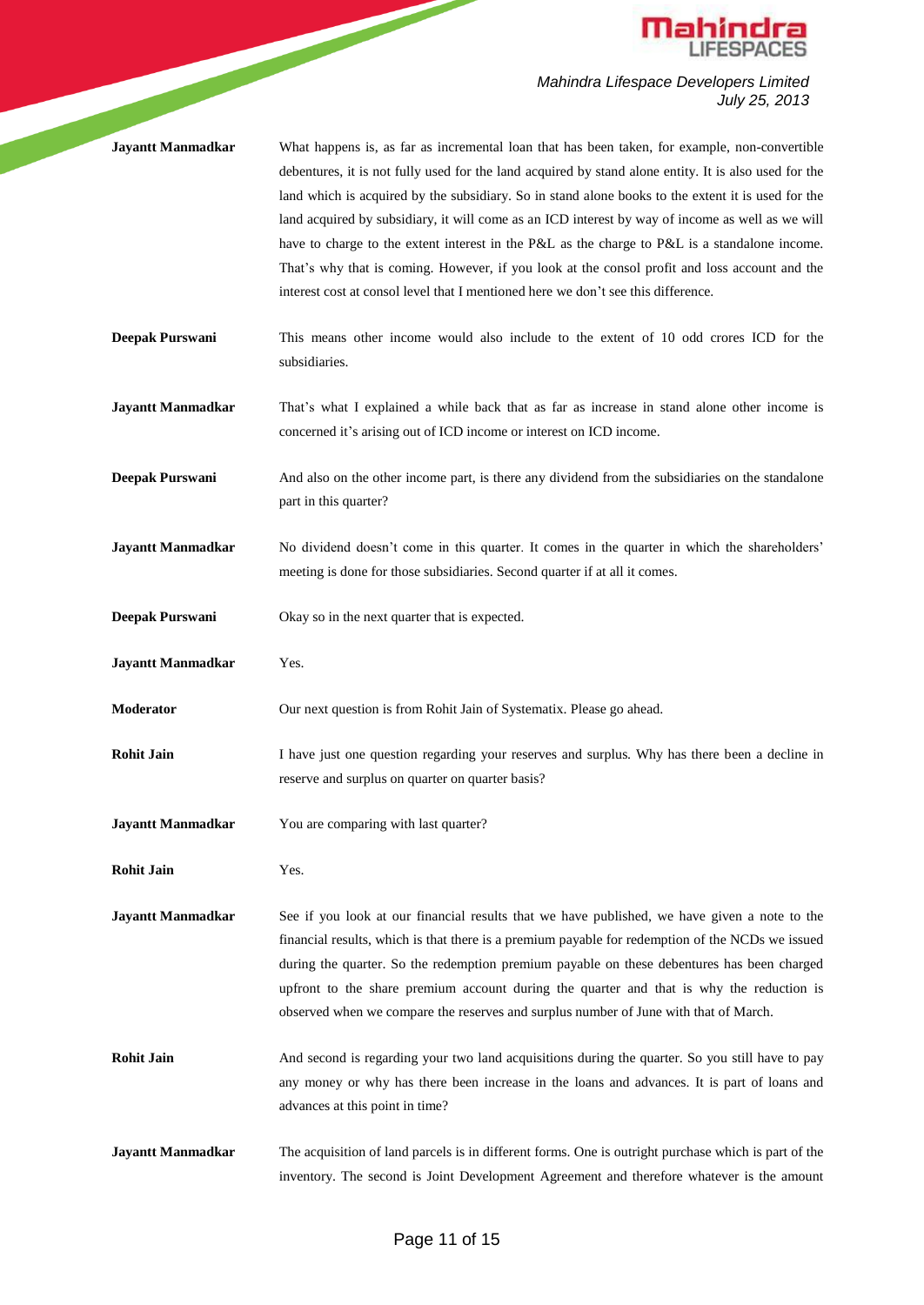

*Mahindra Lifespace Developers Limited July 25, 2013* that is paid as initial advance which is the refundable security deposited in our JD, goes in loans

and advances.

- **Moderator** The next question is from Vijay Malik of ICICI Bank. Please go ahead.
- **Vijay Malik** My question is related to your Gurgaon project. Can you give us a tentative timeline when do you plan to launch this project?
- Anita Arjundas I think I had already clarified earlier, very difficult to give specific timelines for any of these projects. Gurgaon parcel was purchased in May. We have appointed the architects. We should be done with design development in the month of August but thereafter we need to get into the approval process.
- **Vijay Malik** And the size of the project as per the presentation is around 0.9 million square feet. So can you tell me whether this project would be a single phase project or you would be dividing it into different phases and on what basis you would divide a project into different phases?
- **Smeeta Neogi** Typically, all our projects are multiphase. Anita has already mentioned that we are looking at realization of higher revenue. This project, if you are looking at about 1 million square feet we would look at possibly  $2 - 3$  phases of launch.
- **Vijay Malik** What is the basis of you deciding a particular size of a phase? Is it the execution time which that phase might have or is it the bracketing of pricing which you can charge to each phase. How do you decide about the phases?
- **Anita Arjundas** It is more linked to sales. Sales pricing than execution because execution, you can always combine 2 phases together and execute. You don't need to constraint yourself based on execution. If I decide my sales phase is going to be 2.5 lakh square feet, there is nothing stopping me from having a construction phasing of 5 lakh square feet with a 3 or 4 months lag. So the more important determinant is how we want to look at price movement over the life of the project and what is the average price that we are targeting for the project.
- **Vijay Malik** And would it be an apartment complex or will there be villas, etc., into it also?
- **Smeeta Neogi** This is largely focused as an apartment complex.
- **Vijay Malik** One more thing regarding the total debt, what would be the average maturity of this term debt from banks? How many years?
- **Jayantt Manmadkar** The term debt from banks we have is from Central Bank, repayment for which is already on. If you see, every year we are repaying about Rs. 100 crores for the Central Bank loan. So that maturity will be 6 quarters away from now.
- **Moderator** Our next question is from Prem Khurana of B&K Securities. Please go ahead.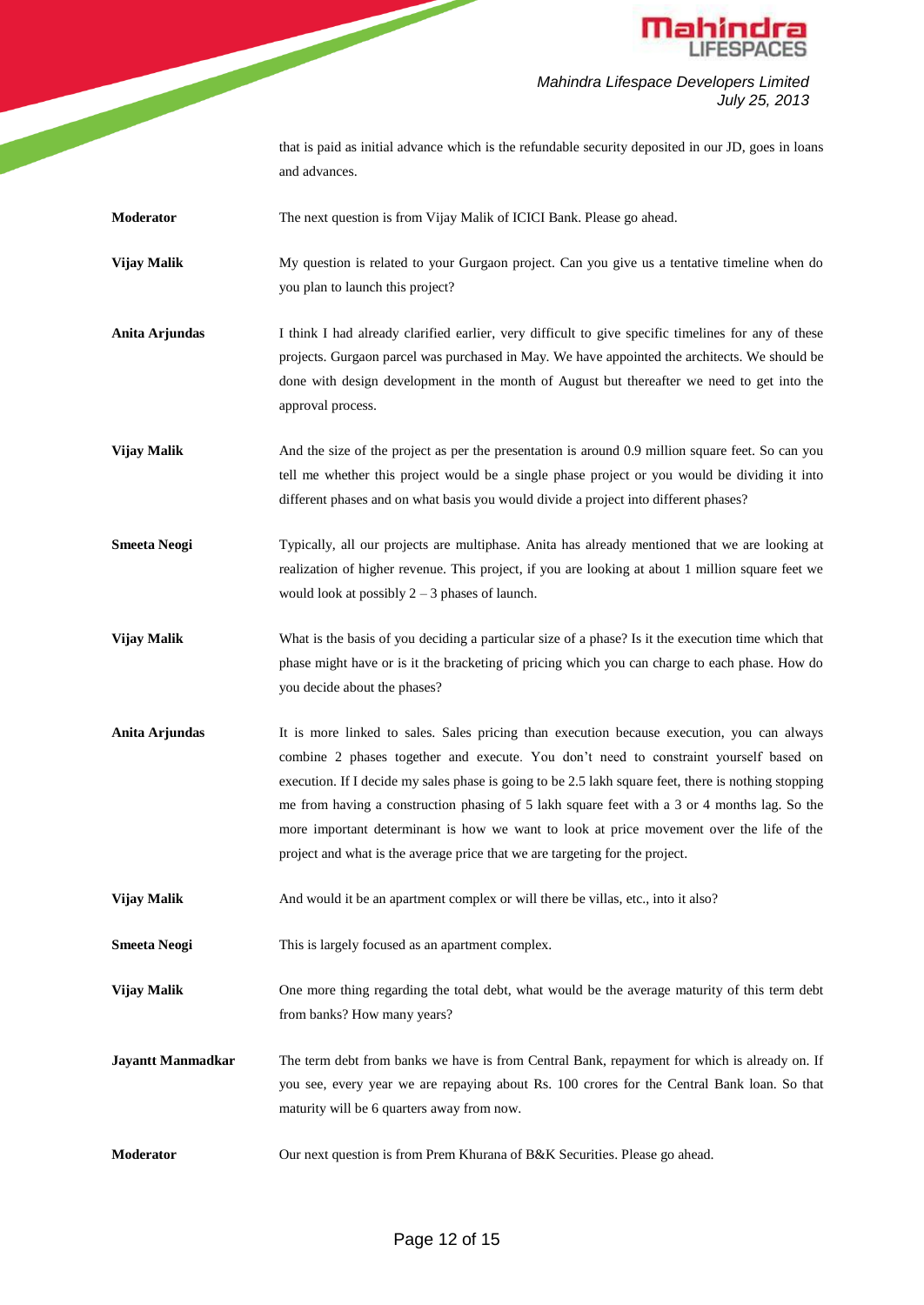

**Prem Khurana** Most of my questions have already been answered. Just wanted to understand I was going through your annual report, and specifically for Iris Court, if I look at FY13 we have done top line of around Rs 58 crores and against this 58 crores we have unbilled revenues of around 43 crores which seems to be on the higher side. So any specific reason for this high unbilled revenue. Because I understand this is a mid income housing project and how make our project cost neutral, payments or milestone payments tend to precede construction schedule. So why do we have this  $43 - 44$  crores of unbilled revenues there. Does it mean it is not called for the money from our customers?

- **Anita Arjundas** I am not sure if you remember Prem, but as far as Iris Court is concerned the 1<sup>st</sup> Phase was a contract with Mahindra and Mahindra for their Mahindra Research Valley employees, which was structured as upfront payment of 10% and then balance being paid on possession because it was a block sale of 200 units out of 240 units to M&M and that was the deal we structured with Mahindra and Mahindra that time. So you see that is unrealized revenues because otherwise as far as collections on all our projects are concerned, I think things are extremely positive there, 98% of the amount demanded for payment across projects is collected at any given point in time. So what we would have is 2% outstanding and out of that 80% would be  $0 - 30$  days.
- **Prem Khurana** And since you have already delivered Iris Court Phase-1 does it mean the number will come in the subsequent quarter.
- **Anita Arjundas** As we complete the handovers; we have started handovers, and 8 units have been handed over. The balance will be done in the next  $3 - 4$  months and all of that money would come in.
- **Prem Khurana** And just one more on Jaipur SEZ, there we have 1,350 acres of industrial land and we have already leased or entered into MoU for 40% how is this split between DTA and SEZ area? I understand we have taken approval 500 odd acres of DTA area but our presentation shows only 320 acres.
- **Anita Arjundas** 500 is gross so therefore when you look at yield loss your net will come to about 350.
- **Prem Khurana** And how is this split between DTA and SEZ in terms of leased area and MoU?
- **Anita Arjundas** In terms of DTA, can we send you that number Prem? We have it here but we have it as split between 2 DTAs. We just consolidate that number and send it across to you.
- **Prem Khurana** Do we have an option to increase our DTA, the demand seems to be much better in DTA space. So do we have any option to increase DTA from current 320 to some higher number or we would be required to stick to the current plan only?
- Anita Arjundas I think at the appropriate time we would approach the government and look at enhancing the DTA based on demand.
- **Moderator** Our next question is a follow up from Vijay Malik of ICICI Bank. Please go ahead.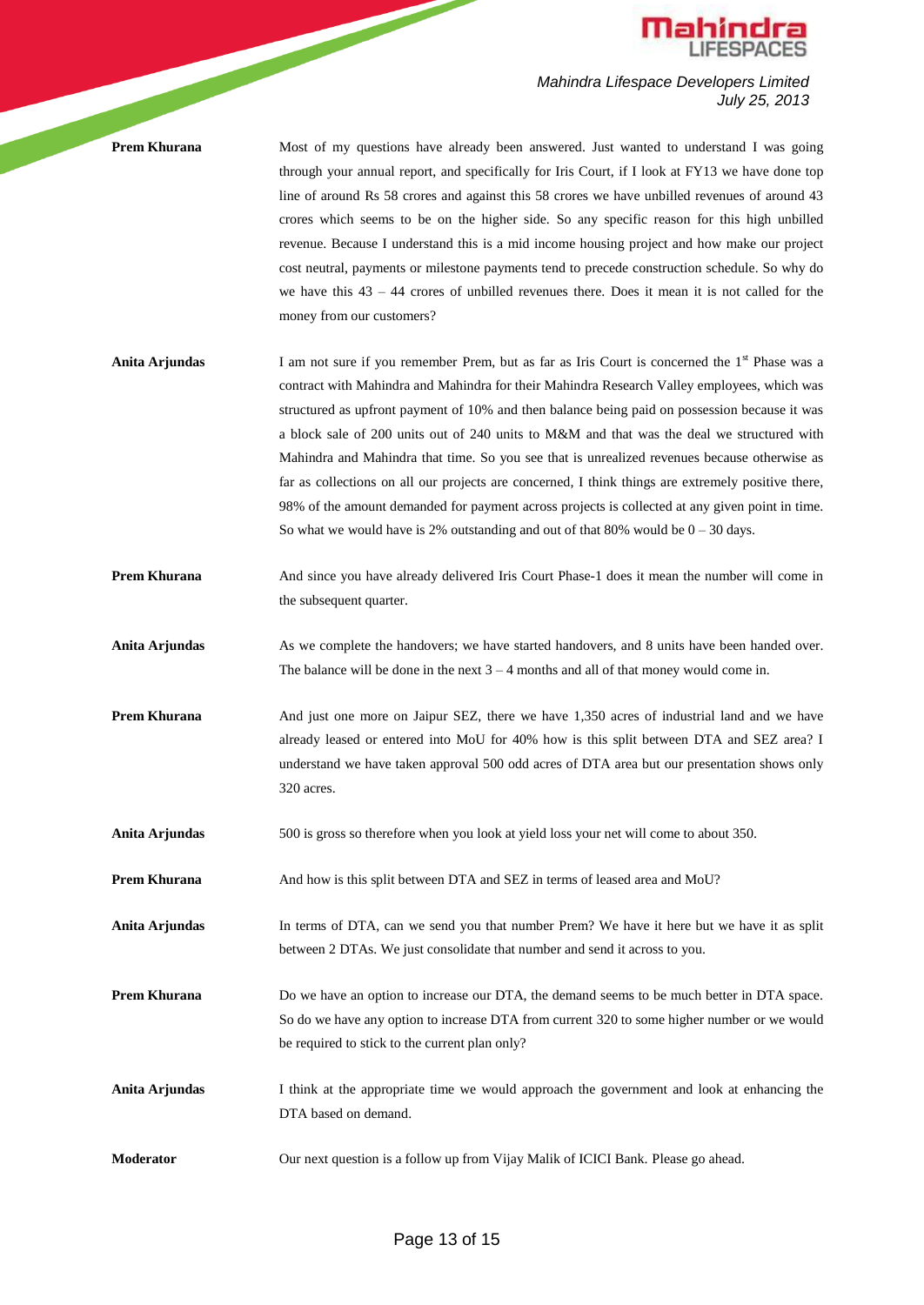

|                     | <b>Mahindra</b><br>LIFESPACES                                                                                                                                                                                                                                                                                                  |
|---------------------|--------------------------------------------------------------------------------------------------------------------------------------------------------------------------------------------------------------------------------------------------------------------------------------------------------------------------------|
|                     | Mahindra Lifespace Developers Limited<br>July 25, 2013                                                                                                                                                                                                                                                                         |
| Vijay Malik         | My question is related to 1) regarding the execution of any phase which you launch. How do you<br>tentatively decide that if you launch a phase of 0.25 million square feet or a 5 million square feet,<br>within how much time you would be able to complete that particular phase?                                           |
| Anita Arjundas      | Rule of thumb you can take 2.5 years.                                                                                                                                                                                                                                                                                          |
| Vijay Malik         | 2.5 years for a phase of 0.25 million square feet or if you launch both the phases simultaneously<br>there would not be any spill over in terms of time.                                                                                                                                                                       |
| Anita Arjundas      | You can take every half a million square feet would be about 2.5 years.                                                                                                                                                                                                                                                        |
| Vijay Malik         | Second thing regarding the micro markets, which you are present in say Nagpur, NCR,<br>Hyderabad and Chennai is there any micro market where you have witnessed stretching or say<br>slowdown of sales in last one year, 4 quarters or so.                                                                                     |
| <b>Smeeta Neogi</b> | Actually there has been an impact of the economy in some of our markets but it's a little bit in<br>Nagpur. Some amount in Chennai but our Hyderabad and Pune projects continue to fly. So it's a<br>lot dependant on the product mix, the phase which you are available in which determine the<br>sales.                      |
| Vijay Malik         | What about NCR market?                                                                                                                                                                                                                                                                                                         |
| <b>Smeeta Neogi</b> | NCR market we are sold out. So NCR just a few units are left. We are being very selective about<br>selling those units.                                                                                                                                                                                                        |
| Vijay Malik         | And you said it depends on product mix also. So what is the particular product configuration or<br>ticket size which you are selling the most?                                                                                                                                                                                 |
| <b>Smeeta Neogi</b> | Again it depends on market but most of our projects are in the mid and premium segments and<br>we tend to create a lot of 2 and 3 BHK units. So those tend to move faster. Simply because the<br>number of that configuration of units are greater on the supply side.                                                         |
| Anita Arjundas      | But broadly, if you look at the overall market you will see projects between Rs. $30 - 50$ lakhs<br>obviously move the fastest. Then $50 - 80$ is the next band. As they start crossing a crore, 80 lakh<br>$-90$ lakh, in the current market, I am looking at generic overall volume basis things tend to slow<br>down.       |
| Moderator           | Our next question is a follow up from Prem Khurana of B&K securities. Please go ahead.                                                                                                                                                                                                                                         |
| <b>Prem Khurana</b> | Just a follow up on the unbilled revenues you said Iris Court may enter into contract with<br>Mahindra Lifespace employees only. So if I am not mistaken NCR Phase-1 was also offered to<br>our employees only, Mahindra Group employees. Even there we have similar kind of structure,<br>or is it only there for Iris Court. |